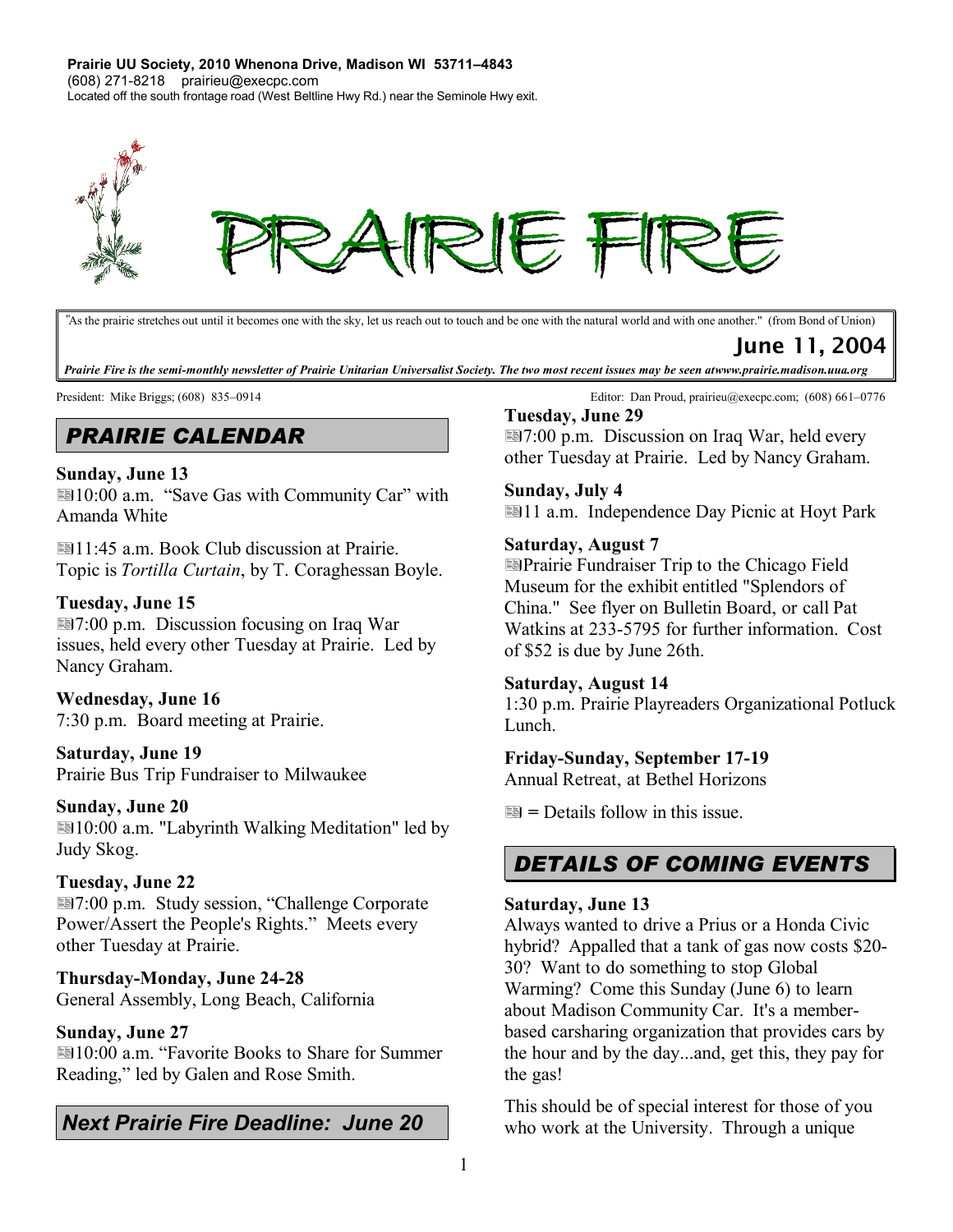partnership with UW Transportation Services, UW faculty, staff and students get 5 *free* hours and 50 *free* miles to try out carsharing. For more information, attend on Sunday or visit www.communitycar.com.

### **Sunday, June 20**

Come walk the Labyrinth with Judy Skog at Prairie on Sunday, June 20. Judy will borrow the wonderful canvas Labyrinth made by MUUYACM for our celebration of the Solstice. If the weather is nice, we will set it up in the back yard. If it rains, it will be set up in the meeting room. (Indoors will be a tight fit.) As this is a walking meditation, the usual service format will be abbreviated and rearranged. Our back yard is neither level nor smooth, so please bring a walking aid if you think your balance might be challenged.

### **Sunday, June 27**

For our program on summer reading, please bring books you are prepared to talk about for a few minutes. If you have any that are inspirational to help us through these difficult times, we would love to hear about them.

### **Sunday, July 4**

Independence Day Picnic at Hoyt Park, 11 a.m. to 3 p.m.

This is our traditional 4th of July picnic to enjoy fellowship and the outdoors. Please bring a dish to share and your own plates, cups and utensils and, if you wish, something to grill. As the shelter is in a woodsy place mosquito repellant would be good to have.

Near the parking lot are bathrooms and a playground with swings and structures to climb, a basketball court, and a big grassy space for frisbees (ultimate frisbee anyone?) etc. The park includes some nice walks through the woods. The shelter will protect us in light rain. If the rain is hard or cold, we will retreat to the meeting house.

Directions: Go west on Regent Street past West High School, Speedway, and Franklin to Hoyt Park on 3902 Regent Street. There is a drive-in entrance and spacious parking lot less than a block west of Glenway and Regent.

We have reserved the stone shelter surrounded by trees at the bottom of the hill below the parking lot. The shelter is handicapped accessible but there is no parking beside it. Walk from the parking lot a short distance on the gravel drive downhill around the curve to the shelter, which is not visible from the parking lot.

# *OUR SOCIETY*

## **STUDY SERIES ON TUESDAY NIGHTS**  The Adult forum on Iraq will be meeting on

Tuesday, June 15 at 7 p.m. at Prairie.

On June 1, eleven Prairie members attended the Adult forum series on Iraq. We had reports from news around the world to see how other countries were reporting U.S. activities and their information and opinions. News from New Zealand, Canada, Syria, and Brazil were available.

On June 15th we plan to have more countries like England, Spain, Italy, Indonesia and alternative news sources added. We also discuss the Daily News show. This group not only gives news, but serves as a support for these troubled times. Please join us. For more information, contact Nancy Graham at 244-6495.

A second series, "Challenge Corporate Power/ Assert the People's Rights," is a 10-week study course that begins Tuesday, May 25. This course, assembled by the Women's International League for Peace and Freedom, focuses on the root causes of corporate and state oppression, and on ways to direct efforts for change in law and culture. The reading materials have *not* been selected to provide a balanced view of corporate power and its impacts on all countries and people. We are already inundated with the corporate perspective on almost every issue. The materials were instead chosen to provide pieces of the largely untold story of how corporations have come to dominate our lives in the name of profit and at the expense of people and the planet. For more information, call Nancy Graham at 244-6595.

### **PRAIRIE BUS TRIP TO CHICAGO'S FIELD MUSEUM**

On Saturday, August 7, we will sponsor another fundraiser to the exhibit entitled *The Splendor of China's Forbidden City: The Glorious Reign of Emperor Qianlong*. This exhibit explores China's forbidden city at the height of its glory in the 18th century, and features 400 objects, one third of which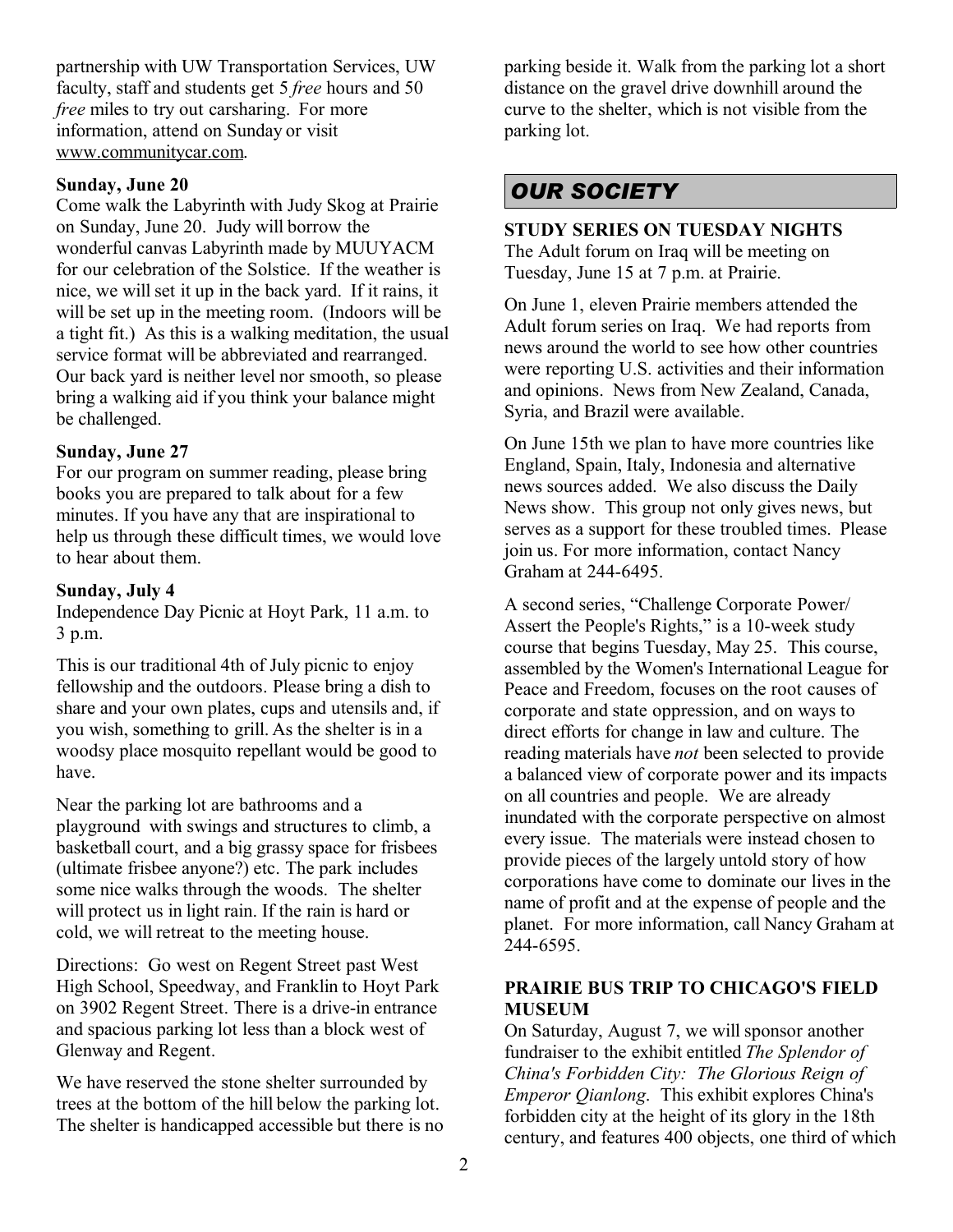have never been on public view. They illustrate both his personal and political life during a 60-year reign, including artifacts from a concubine's chamber, his personal Tibetan Buddhist shrine and his funeral throne, along with the ornate robes, military gear and equestrian equipment used for imperial functions.

Make checks out to Prairie UU Society for \$52 and mail to Pat Watkins, 230 N. Meadow Lane, Madison 53705, **to arrive no later than June 26**.

### **GEAR UP FOR SUMMER PRAIRIE BOOK CLUB SELECTIONS**

Please note the change in the sequence of our three summer selections from the announcement in the last *Prairie Fire* issue.

Sunday, June 13 -- TORTILLA CURTAIN, by T. Coraghessan Boyle, is a novel that contrasts the haves and have-nots in the form of two couples who live in close proximity in California's Topanga Canyon: "agnostic liberals with a passion for recycling and fitness" and an undocumented couple from Mexico. Both couples are pursuing the American dream. 355 pages. A more complete description and a reading guide can be found at www.readinggroupguides.com/guides/tortilla\_curtain.asp

Sunday, July 18 - READING LOLITA IN TEHRAN by Azar Nafisi is a nonfiction memoir of a teacher's life in Iran, centered on a women's reading group she started. The group read and discussed books from the West that were banned in Iran. Takes place during the Iran-Iraq War. 384 pages. A longer description and reading guide is available at

www.readinggroupguides.com/guides3/reading\_lolita\_in\_ tehran1.asp

Sunday, August 15 - A FINE BALANCE, by Rohinton Mistry, a novel set in India in 1975. It follows the fortunes of 4 characters who form an alliance during chaotic times: an uncle and nephew who are tailors who left their village that ws racked with caste violence, a widow trying to preserve her independence, and a young student from the mountains. 624 pages. See a longer description and a discussion guide at

www.readinggroupguides.com/guides/fine\_balance.asp

# *RELIGIOUS EDUCATION*

## **HABITAT FOR HUMANITY WALK**

Our Middle School/High School service project, a walk to benefit Habitat for Humanity on May 21, was a big success! We had 16 walkers, including 3 adults and 13 youth. We raised hundreds of dollars, even before completing the final count. Thanks to everyone who helped, including those who contributed, and of course to the great fund-raising walkers!

*Rachel Long*

*June 16 marks the martyrdom of Guru Arjan Dev Ji (1563-1606). Arjan built the Harimandir (Temple of God) in which Sikhs could meet for worship in the town of Amritsar. Sikhs remember Arjan for contributing to and compiling the Sikh Scriptures.*

*----Multifaith Calendar 2004*

# *PROGRAM*

### **READING RESOURCES ON SLAVERY**

The Modern Slavery program of May 2 resulted in a number of requests for the names of books and Web sites relating to this topic.

Book suggestions are *Escape from Slavery*, by Francis Bok (slavery in the Sudan); the library has 9 copies; *Disposable People*, by Kevin Bales (slavery in various parts of the world--very informative and highly recommended); the library has 4 copies.

Web sites include: humantrafficking.com; antislavery.org; freethechildren.org; polarisproject.org; freetheslaves.net; iabolish.com; fusn.org/slavery.html

Information can also be acquired by phoning the Justice Dept. Hotline at 1-888-428-7571; the C.I.A.'s 79-page, year 2000 report "International Trafficking in Women to the United States: A Contemporary Manifestation of Slavery," the office of the (federal) Secretary of State (inquire why the European Union is not doing more about the slave traffic into and from Europe, and inquire about its annual report on human trafficking.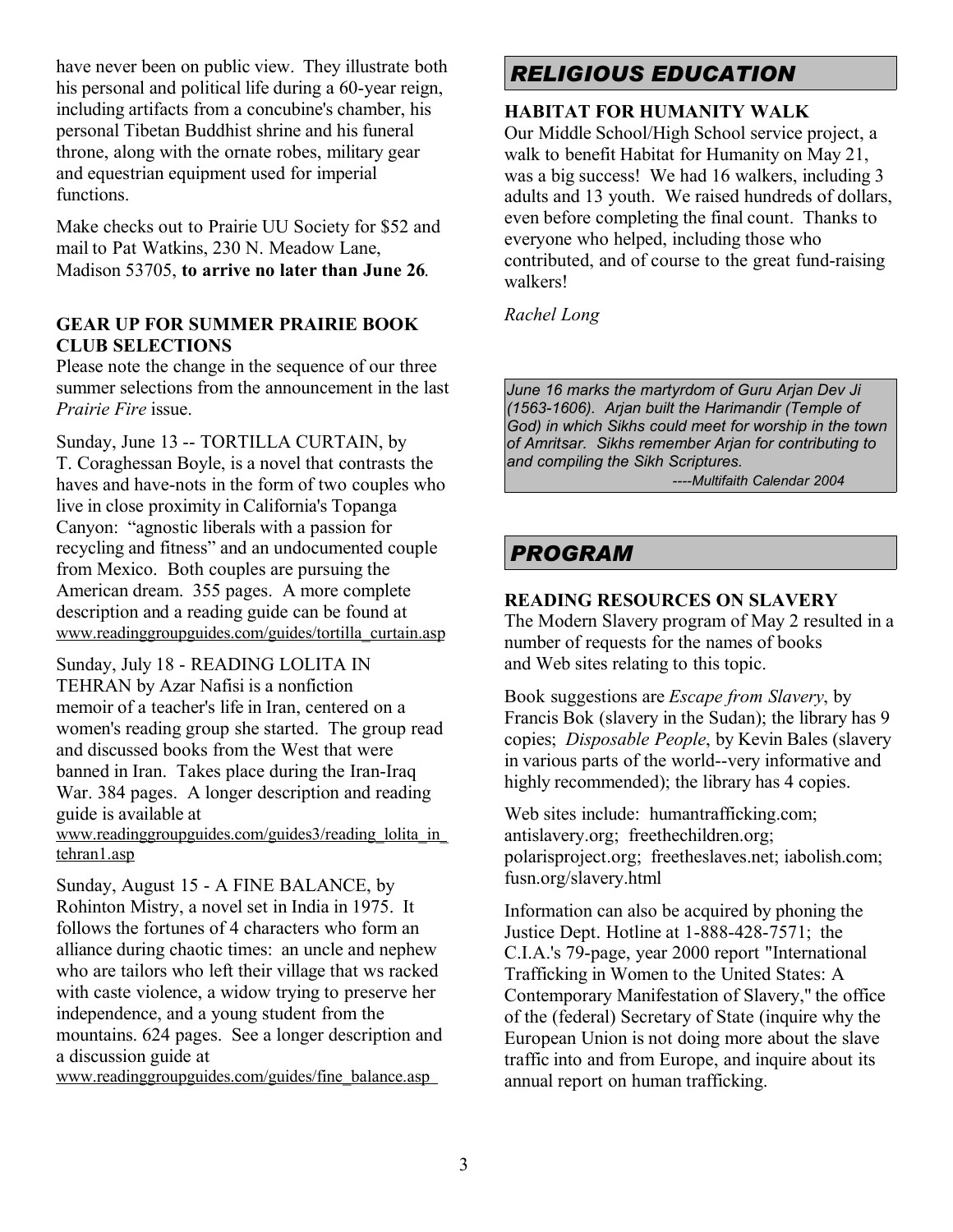### **PRINT YOUR ANNOUNCEMENTS**

Don't forget, you can submit your announcement for the Sunday program until Saturday morning. Please consider whether your announcement will have better effect being carried home on paper than being forgotten amid the competition of conversations, other announcements, and the day's activities. Send your announcements to prouds@tds.net.

## *LETTERS*

#### **ON HUMAN DIGNITY AND THE AFTERMATH OF WAR**



[*For the full text of this excerpt and for related links, see the UUA Web site, http://www.uua.org/news/2004/040511.html. --Ed*.]

My friends,

I write with a deep sense of sadness and concern for our country and for this complex world in which we all must co-exist....I am saddened and frustrated by the grinding progress of this war, this unending occupation which seems to hold no prospect of a positive outcome for any side.

....Today, questions resound in our consciousness. A pre-emptive war we were told was justified by the threat to our nation, we now know was based, at best, on flawed intelligence and, at worst, on outright lies. A war which was justified by the brutality of Saddam's regime has now resulted in young American women and men acting out a brutality almost as extreme. A war we were told we had won more than a year ago is today claiming more and more lives. Iraqis who once supported the invasion of their homeland in the hope that Saddam's removal would make their lives better have been disillusioned; many have turned against us.

...It is the role of faith communities such as ours to ask difficult questions, to work for the causes and beliefs we hold dear, and to join with those in our faith circles in supporting one another. I hope you will raise your own questions in your homes and in your congregations, and that you will make use of the resources for reflection and possible action which are posted on this site....

In faith,

*William G. Sinkford, UUA President*

# *MEMBERSHIP*

Updates:

Julie and Dick Bonser 630 S. Whitney Way #111 Madison, WI 53711-1035 332-2293 julbon@earthlink.net rbonser38@earthlink.net

# *DENOMINATIONAL AFFAIRS*

### **UU CIRCLES OF SUPPORT FORMING AT FIRST UNITARIAN SOCIETY**

Two Circles of Support for returning prisoners are being formed at FUS and all Madison UUs are welcome. This program would continue Prairie's study of Criminal Justice and Prison Reform,a GA topic of study this year. One circle will serve the needs of a returning prisoner who is a woman, and one will serve a man. The woman's circles will be made up of all women, and there are 5 or 6 slots to be filled. The circle for the man can include both men and women. Members of a circle need to experience the Madison Area Urban Ministry Returning Prisoner Simulation and participate in a two hour training. A six-month commitment of one or two meetings per month is needed. Contact Wendy Cooper, Social Justice Coordinator to learn more about the opportunity at wendyc@fusmakison.org, or 233-9774 ext. 25.

### **SUMMER DISTRICT EVENTS**

The Central Midwest District is offering two events that may interest you. The Lake Geneva Summer Assembly will be held July 4 - July 10 at Lake Geneva. The WomanSpirit Summer Conference at Camp Ronona, "Standing Like a Tree" is August 6 -8 with an extended day on August 9. Anyone needing more information may call Mary Somers 276-8397 or email asomers@execpc.com.

### **TEXAS UU CHURCH STATUS RESTORED**

The state of Texas has reversed an earlier decision to deny tax-exempt status to a Unitarian Universalist church because of its teachings.

The state comptroller's office originally ruled that Red River Unitarian Universalist Church in Denison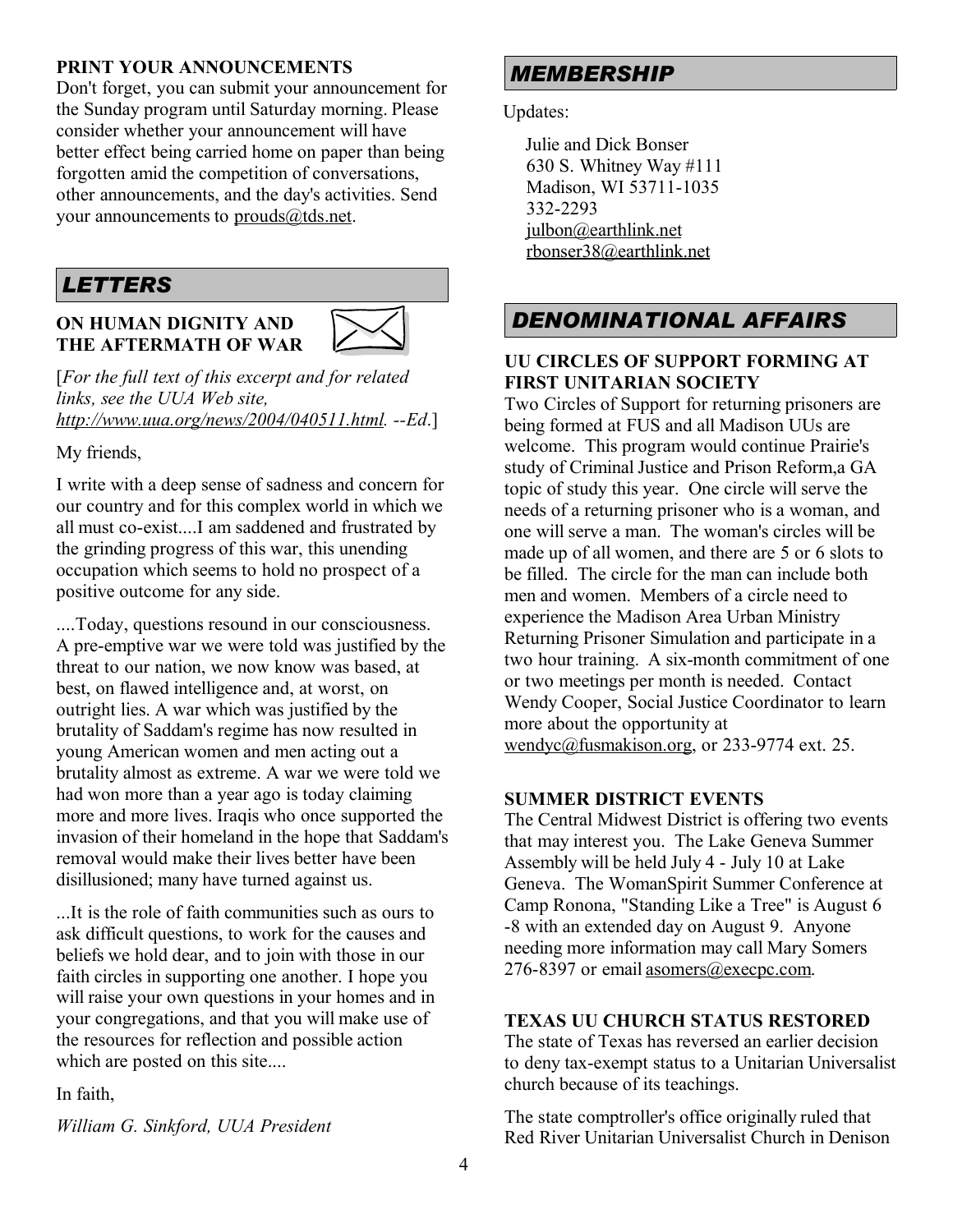was not a religious organization for tax purposes because it does not have one system of belief. Church officials said it was the first time in U.S. history that a state had denied tax exemption to the Unitarians because of its teachings. The comptroller's office said the reversal came after Comptroller Carole Keeton Strayhorn asked her general counsel to review it.

Wire services added this information: The Unitarian Universalist church grew out of two Christian religious movements: Unitarians who believed in the unity of God and Universalists who believed in universal salvation for all.

Unitarians support a free search for spiritual truth. Atheists and pagans are a significant part of their membership. Jews, Buddhists, Christians and others sometimes join to maintain their traditions without having to accept, wholesale, their denominations' creed.

Unitarians are famously resistant to dogma. They debate whether to describe their houses of worship as churches or even call themselves a denomination.

*Carol J. Hosmer District Office Manager, Central Midwest District 708-236-0831*

### **FREEDOM SUMMER WORKCAMP: A CIVIL RIGHTS JOURNEY**

In July 2004, UU youth and young adults will join the Service Committee on a civil rights journey to Atlanta, Selma, Montgomery and Birmingham. We will travel together by bus. During this trip, we will visit historical sites that were significant to young people who worked to register new voters during Freedom Summer, 1964. We will also hear the stories of people who were there. This trip will begin with inspiration and cause reflection. It will conclude with and electoral related skills training that will equip participants to return to their communities and campuses as activists.

For more information call 1-800-388-3920 and ask for Nguyen or email us at justworks@uusc.org.

#### *Susan Leslie*

*Director of the Office for Congregational Advocacy & Witness, Unitarian Universalist Association sleslie@uua.org*

## **EXPLORE OUR ROOTS IN TRANSYLVANIA**

Second Unitarian Church of Chicago is organizing a trip to Transylvania September 21 to October 4, 2004. The church is opening up the trip to other people in the district who are interested in Transylvania and would like to visit, but don't have a congregational trip planned. It's also a great opportunity for the District folks in general. There is a brochure about the trip at Prairie.

For more information, you can contact Kimberly Bares, 2U/Partner Church Council District Networker, Central Midwest District, at 773-508- 5885.

*PRAIRIE OFFICE ADMINISTRATOR HOURS*

*Mondays 7–9 p.m.; Saturdays 10 a.m.–12 noon*

### *SHAAREI SHAMAYIM CALENDAR*

*Saturdays 8:45 – 1:15 Prairie Liaison: Celeste Robins 249–5933*

## *OTHER NEWS*

### **TOMBOY GIRL FEST 2004**

Join us Saturday, June 12 for a full day of music, comedy, vending and more at The Alliant Energy Center Exhibition Hall. This year's lineup features Michele Balan, Ellis, Ferron, Martine Locke, Pamela Means, Wishing Chair & Kara Barnard, and Cheryl Wheeler. Tickets are \$60 and can be ordered online at www.tomboygirl.com.

Other weekend events include a meet and great on Friday evening at Cafe Mariah. Cafe Mariah offers fabulous dinners and it will be followed by a song by each of the performers who are in town that night. This will be followed by drinks at the Harmony Bar for those interested.

There will be a Sprawl Dance following the festival on site at the Alliant Energy Center.

On Sunday we are hosting the second annual Tomboy girl GOLF SCRAMBLE. Tee time is 8 a.m. and you do not need to be a good golfer to enjoy the morning. Lunch will be served after the 9-hole scramble. Lots of prizes and good fun. You are also invited to just join us for lunch for a lesser price. To register for the scramble, go to Golf Scramble on www.Tomboygirl.com.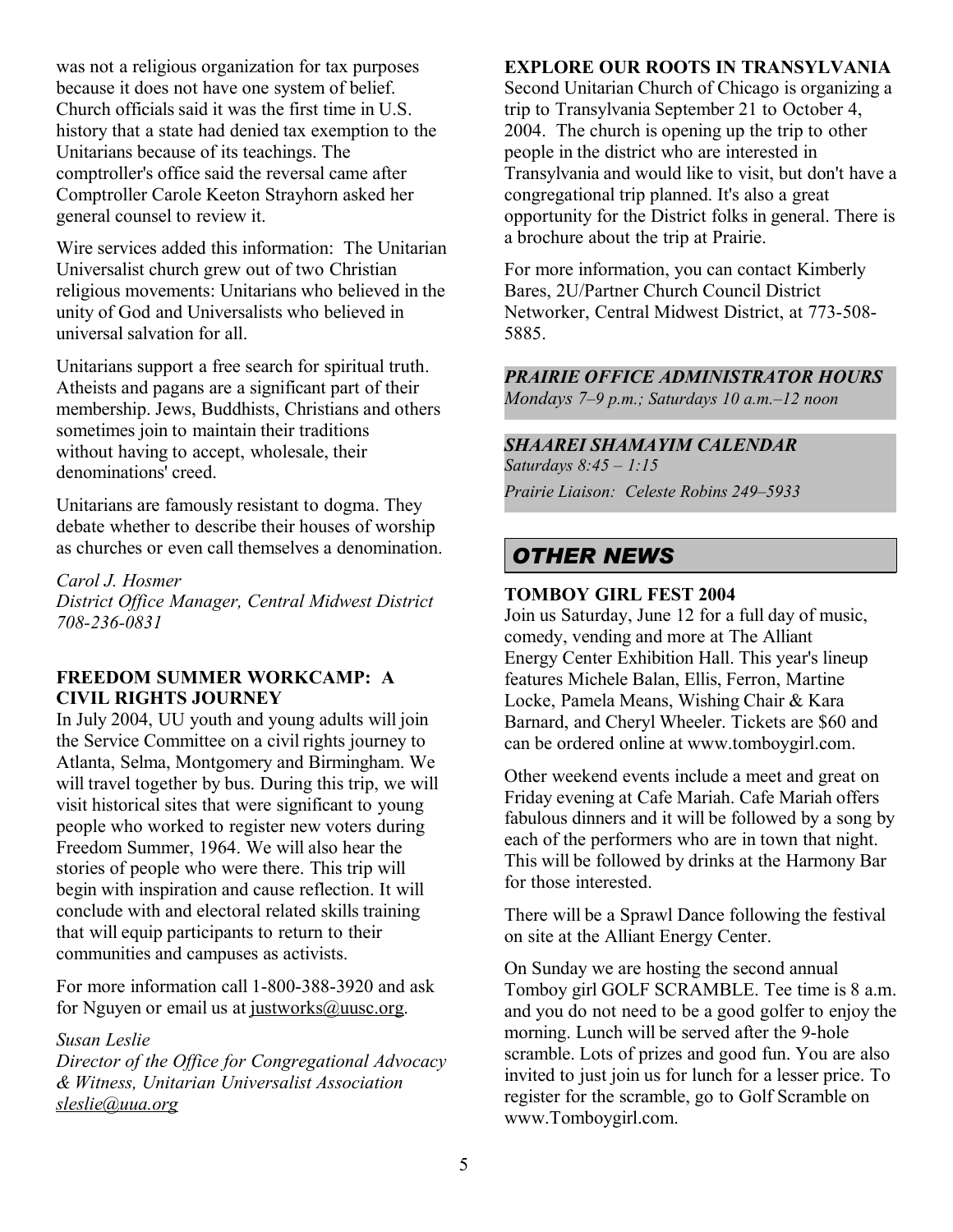### **JUNE 22 – FINANCING WISCONSIN'S FUTURE: POLITICS, THE ECONOMY AND PUBLIC OPINION**

### **A Discussion Sponsored by the Center on Wisconsin Strategy and the Wisconsin Council on Children and Families**

Wisconsin faces a tremendous challenge in funding government services in the next biennium and for many years to come. Yet there is little open discussion about how the state and local governments can raise sufficient revenue, ensure that the tax burden is fair, and mesh revenue needs and economic growth.

**Financing Wisconsin's Future** will consider these and other issues relating to state and local revenue in Wisconsin. Along with a review of the basics of Wisconsin's current tax burden, the conference will present the results of a major opinion poll recently done on the Wisconsin public's attitudes toward that burden, and its possible reform. The conference will also bring in national experts on the economic effects of different tax structures and rates, and the political experience here and elsewhere of different sorts of tax reform.

Diane Feldman will present the results of the poll recently done by her firm, the Feldman Group. Dean Baker of the Center for Economic Policy Research and Michael Ettlinger of the Economic Analysis Research Network will respectively lead off the discussions of tax economics and politics. The presentations by these "outside experts" will be commented on, criticized, and enlarged upon by Wisconsinites familiar with our local experience. These commentators will include Wisconsin politicians from both major parties, representatives of Wisconsin business and labor, academics, activists, and others.

We hope this will be a lively, friendly, informed, and informing conference discussion, and invite you to participate.

The event will take place June 22, from 9 a.m.  $-4$ p.m., at the UW-Madison Memorial Union.

Registration is \$40, which includes lunch. (Note that the starting time was moved up to 9 a.m. to add a short introductory session and to accommodate some of the panelists. The revised schedule follows below.)

The conference will be hosted by the Center on Wisconsin Strategy and the Wisconsin Council on Children and Families. Co-sponsors include AARP, AFSCME, American Federation of Teachers, Coalition of Wisconsin Aging Groups, Institute for Wisconsin's Future, League of Wisconsin Municipalities, League of Women Voters, Survival Coalition, Wisconsin Citizen Action, Wisconsin Counties Association, Wisconsin Council of Churches, and the Wisconsin Education Association Council.

To register or obtain additional information, go to www.wccf.org (the link is on the left) or www.cows.org. Please register by Monday, June 14.

### *PRAIRIE WEB SITES*

*Prairie UU: my.execpc.com/~prairieu/*

*PrairieNews Group: http://groups.yahoo.com/group/prairienews/*

*PrairieViews Group: http://groups.yahoo.com/group/prairieviews/*

*Social Action: http://socialaction.homestead.com*

### **PRAIRIE FLORA: WEEDING REVEALS GEMS**

[*On April 18, Galen Smith gave a tour of Prairie flora (flowers, weeds, etc.). This is the third in a series examining our leafy residents more closely.*]

On June 4, while many Prairie UU's worked on other outdoor maintenance projects such as weeding the rock garden, trimming trees and shrubs, and painting the railings, Donna Murdoch, Ruth Calden, Dirk Herr-Hoyman and I worked in our "prairie" (really a garden of native prairie plants) in front of our meeting house.

For cosmetic purposes we removed last year's dead shoots, especially of the very robust switch grass (*Panicum virgatum*) which dominates too much of the prairie. We also dug up baby trees growing from seeds carried there by wind, birds or squirrels. In a natural prairie before European settlement, this work would have been done by the fires set frequently by native peoples.

We also pulled the tops of a lot of cypress spurge (*Euphorbia cyparissias*), introduced from Eurasia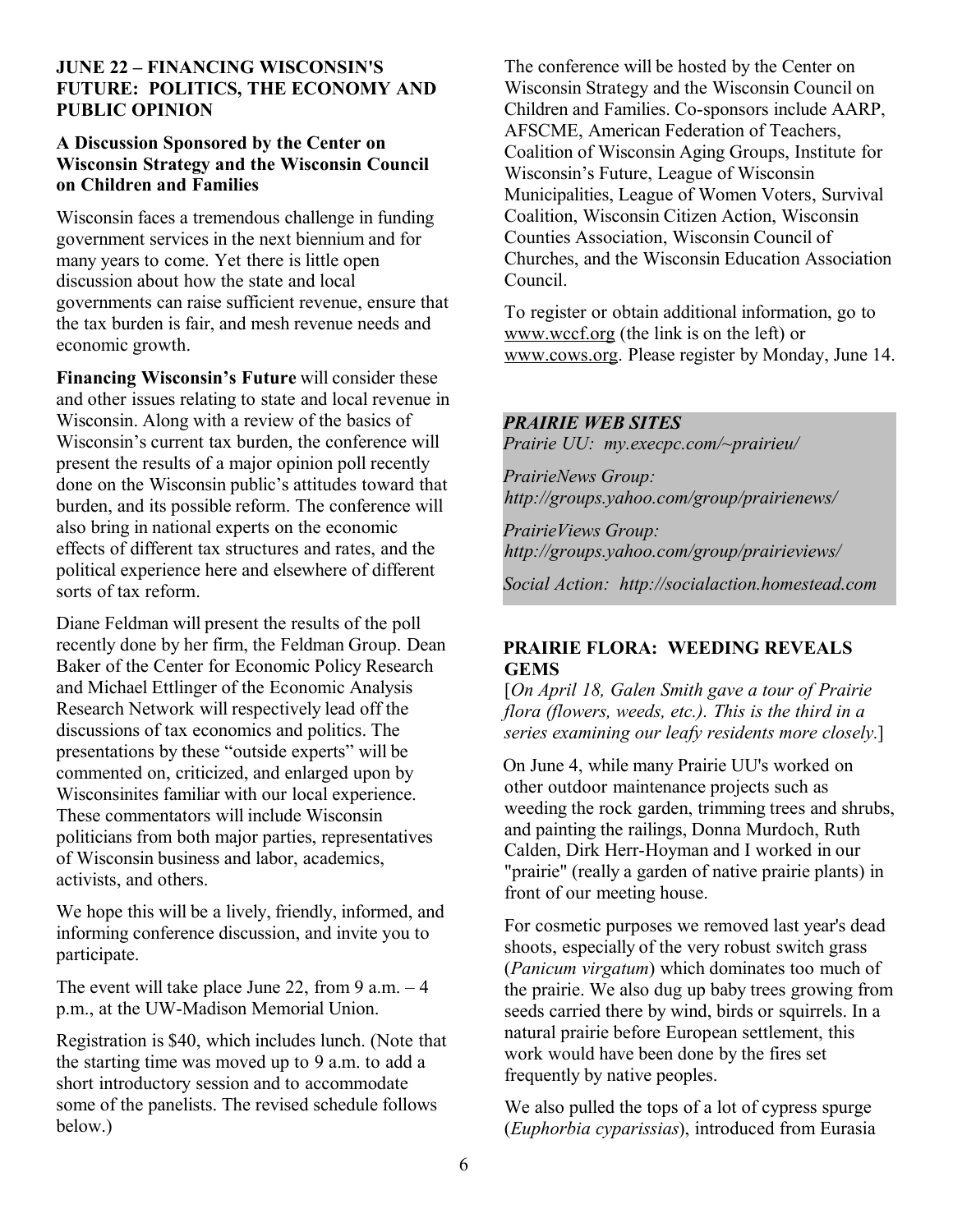and probably the worst weed in our prairie, but it is impossible to remove the underground rhizomes that will keep producing new shoots.

We planted about a dozen new plants. Our tiny "prairie" is moderately successful, but it still has lots of non-native plants and mostly native non-prairie plants such as tree seedlings, which if allowed to grow would destroy the prairie plants, as has happened in many of Wisconsin's natural prairie remnants in recent years.

Some of the species are now spreading nicely by means of seeds. The spectacular prairie dock (*Silphium terebinthinaceum*) and compas-plant (*Silphium laciniatum*), shown in the photos, are even established in the rock garden, where we treat them as weeds!

Our management aim is to have a "prairie" that maintains itself with minimum labor. We should burn it more often in the spring or fall, plant more species to increase the biodiversity and to fill in the weedier places, and replace some of the switch grass with more desirable species.

NOTE: There was an error in the May 21 *Prairie Fire* piece on Aquilegia. The origin of the name Aquilegia was not as given; rather it is derived from *aquila*, Latin for eagle, in reference to the resemblance of the spurs of some species to the claws of eagles.

### *Galen Smith*

*Galen is a member of the board of directors of the Wisconsin Wetlands Association. He will lead another field trip on June 19, this time to Beaulah Lake Bog in Walworth County.*



*Prairie dock is in the middle of this photo.*



*Compas plant*

### **AFS HOSTS NEEDED**

Open your home and heart to an AFS high school exchange student and add an international branch to your family tree! AFS (formerly the American Field Service) has been leading student exchange for more than 55 years as a worldwide, nonprofit organization dedicated to building a more just and peaceful world. Share your daily lives with an outstanding young person from another country who is eager to learn what it's like to live and study in high school in the U.S. The benefits are tremendous! There are also opportunities to host AFS Visiting Teachers. Hosting with AFS is a way for all kinds of families two-parent households with small children, teenagers, or no children at home; single parents; grandparents; or adults who do not have children to have an international experience without leaving home.

AFS is largely a community-based organization with volunteers throughout the U.S. who provide ongoing support to students and their host families. AFS has one of the largest volunteer-based networks of its kind in the world—more than 8,000 U.S. volunteers and 100,000 around the globe. For more information about hosting in Madison, study abroad programs for high school students, scholarships, or local volunteer opportunities, contact Jessica Kluntz at 1-800-876-2376 Ext.  $2241$ /jkluntz@afs.org or visit www.afs.org/usa.